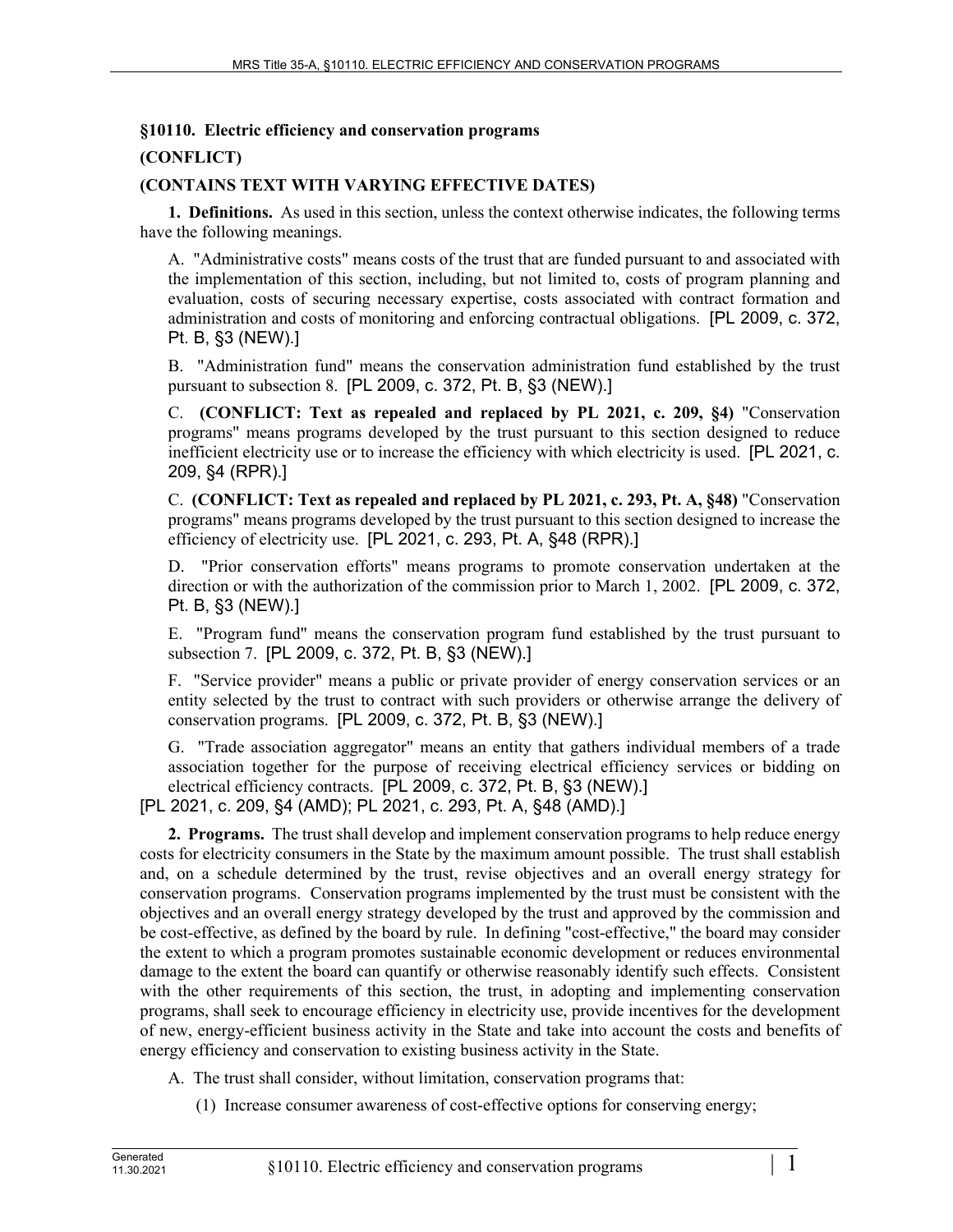(2) Create more favorable market conditions for the increased use of energy-efficient products and services;

(3) Promote sustainable economic development and reduce environmental damage;

(4) Reduce the price of electricity over time for all consumers by reducing or shifting demand for electricity or balancing load, including by the implementation of beneficial electrification and energy storage systems; and

(5) Reduce total energy costs for electricity consumers in the State by increasing the efficiency with which electricity is consumed. [PL 2021, c. 298, §4 (AMD).]

B. The trust, with regard to funds available to the trust under this section, shall:

(1) Target at least 10% of funds for electricity conservation collected under former subsection 4 or subsection 4‑A or \$2,600,000, whichever is greater, to programs for low-income residential consumers, as defined by the board by rule;

(2) Target at least 10% of funds for electricity conservation collected under former subsection 4 or subsection 4‑A or \$2,600,000, whichever is greater, to programs for small business consumers, as defined by the board by rule; and

(3) To the greatest extent practicable, apportion remaining funds among customer groups and geographic areas in a manner that allows all other customers to have a reasonable opportunity to participate in one or more conservation programs. [PL 2015, c. 494, Pt. A, §39 (AMD).]

C. The trust shall hold at least one public hearing and invite, accept, review and consider comments and suggestions from interested parties prior to adopting or substantially revising conservation programs or the objectives and overall strategy for conservation programs. [PL 2009, c. 372, Pt. B, §3 (NEW).]

D. The trust shall monitor conservation planning and program development activities in the region and around the country. [PL 2009, c. 372, Pt. B, §3 (NEW).]

E. The trust shall implement conservation programs by contracting with service providers in accordance with subsection 3. [PL 2009, c. 372, Pt. B, §3 (NEW).]

F. The trust shall monitor and evaluate the delivery of conservation programs by service providers and assess the cost-effectiveness of programs in meeting the objectives and overall strategy established by the trust. [PL 2009, c. 372, Pt. B, §3 (NEW).]

G. The trust, to the extent possible, shall coordinate its efforts with other agencies of the State with energy-related responsibilities. [PL 2009, c. 372, Pt. B, §3 (NEW).]

H. The trust shall secure sufficient technical and administrative expertise to carry out its responsibilities pursuant to this section by:

(1) Contracting with appropriate entities with relevant expertise and experience;

(2) Establishing one or more advisory groups composed of persons with relevant expertise and experience; or

(3) Any other reasonable means developed by the trust. [PL 2009, c. 372, Pt. B, §3 (NEW).]

I. The trust may coordinate its efforts under this section with similar efforts in other states in the northeast region and enter into agreements with public agencies or other entities in or outside of the State for joint or cooperative conservation planning or conservation program delivery, if the trust finds that such coordination or agreements would provide demonstrable benefits to citizens of the State and be consistent with this section, the conservation programs and the objectives and overall strategy for the conservation programs. [PL 2009, c. 372, Pt. B, §3 (NEW).]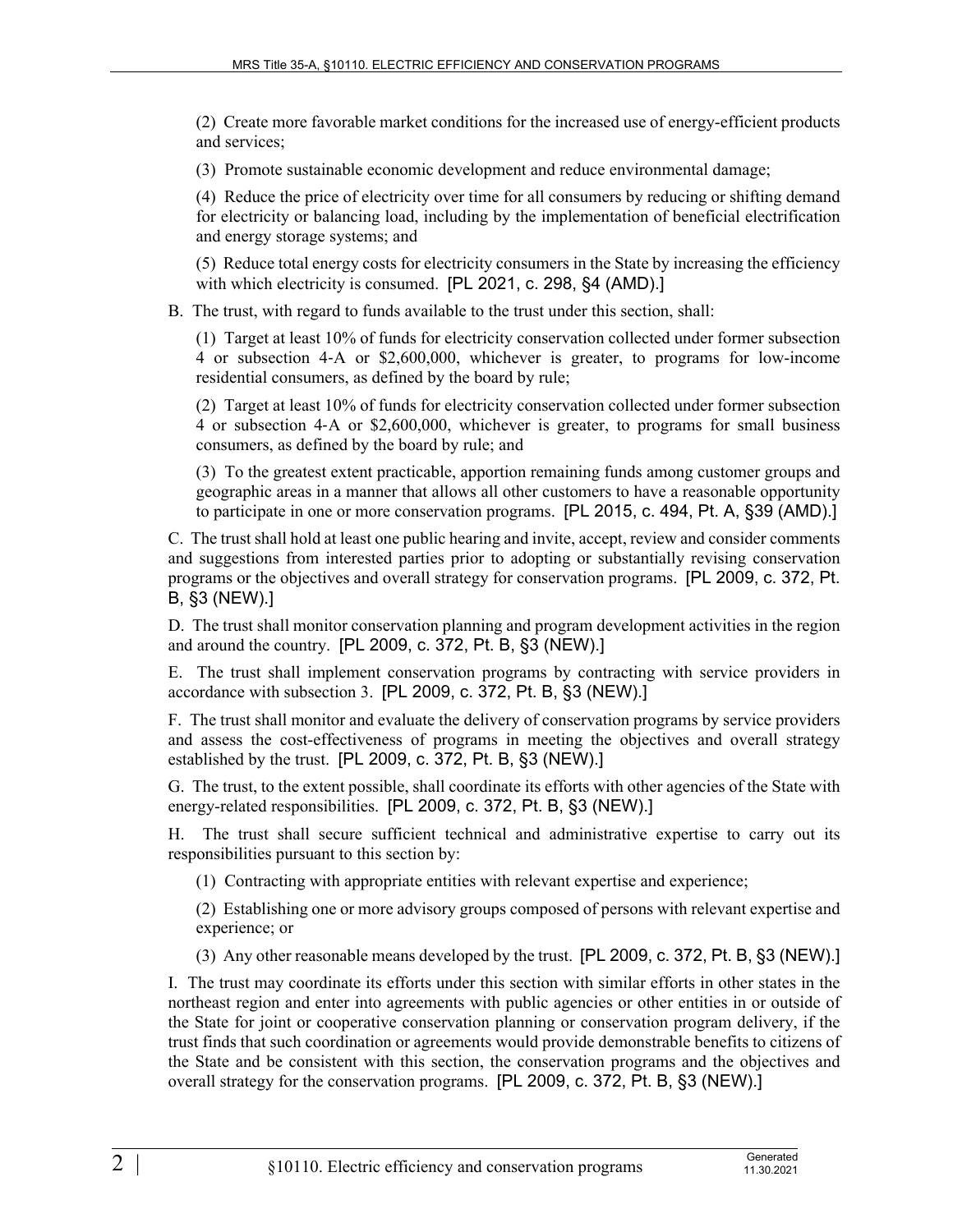J. The trust shall encourage school facility managers to complete an energy efficiency training and certification program established and conducted by the trust under this section. To the extent the trust determines necessary and appropriate to meet the goals of this paragraph, the trust may, in accordance with the requirements of this section, establish incentive mechanisms to encourage participation in this program. For purposes of this paragraph, "school facility managers" means persons employed by school administrative units in this State who are responsible for the design or operation of school administrative unit facilities or the heating, ventilation or air conditioning systems or equipment used in such facilities. [PL 2009, c. 372, Pt. B, §3 (NEW).]

K. The trust shall provide programs developed in partnership with energy providers, such as transmission and distribution utilities, to provide consumers with information on energy options to promote energy efficiency and increased use of alternative energy resources in the State. [PL 2011, c. 637, §6 (NEW).]

L. **(TEXT EFFECTIVE UNTIL 9/30/24) (TEXT REPEALED 9/30/24)** Pursuant to section 3214, subsection 2‑A, the trust shall work with investor-owned transmission and distribution utilities, consumer-owned transmission and distribution utilities that elect to participate in an arrearage management program pursuant to section 3214, subsection 2‑A and other stakeholders to provide access to a complementary low-income energy efficiency program for participants in the arrearage management programs in order to help reduce participants' energy consumption.

This paragraph is repealed September 30, 2024. [PL 2021, c. 101, §2 (AMD).] [PL 2021, c. 101, §2 (AMD); PL 2021, c. 298, §4 (AMD).]

**3. Implementation.** The trust shall seek to implement the delivery of conservation programs in all regions of the State on an equitable basis and to citizens at all income levels. The trust may arrange the delivery of conservation programs by contracting with service providers. The trust shall select service providers in accordance with this subsection.

A. The trust shall select service providers through a competitive bidding process. [PL 2009, c. 372, Pt. B, §3 (NEW).]

B. To the extent practicable, the trust shall encourage the development of resources, infrastructure and skills within the State by giving preference to in-state service providers. [PL 2009, c. 372, Pt. B, §3 (NEW).]

C. Notwithstanding paragraph A:

(1) The trust may select a service provider for one or more conservation programs without employing a competitive bidding process if the trust finds that the selection of the service provider will promote the efficient and effective delivery of conservation programs and is consistent with the objectives and overall strategy of the conservation programs; and

(2) For the delivery of conservation programs to low-income residential consumers, the commission, without employing a competitive bidding process, may use the delivery system for the Weatherization Assistance for Low-income Persons Program administered through the United States Department of Energy and the network of for-profit and not-for-profit entities who have held contracts with transmission and distribution utilities to deliver conservation services to low-income and residential customers. [PL 2009, c. 372, Pt. B, §3 (NEW).]

In accordance with section 10105, the trust is not subject to rules adopted by the State Purchasing Agent in selecting service providers pursuant to this subsection. The board shall adopt rules establishing procedures governing the selection of service providers under this subsection. The board shall consult with the State Purchasing Agent in developing the rules.

A trade association aggregator is eligible to participate in competitive bid processes under this subsection.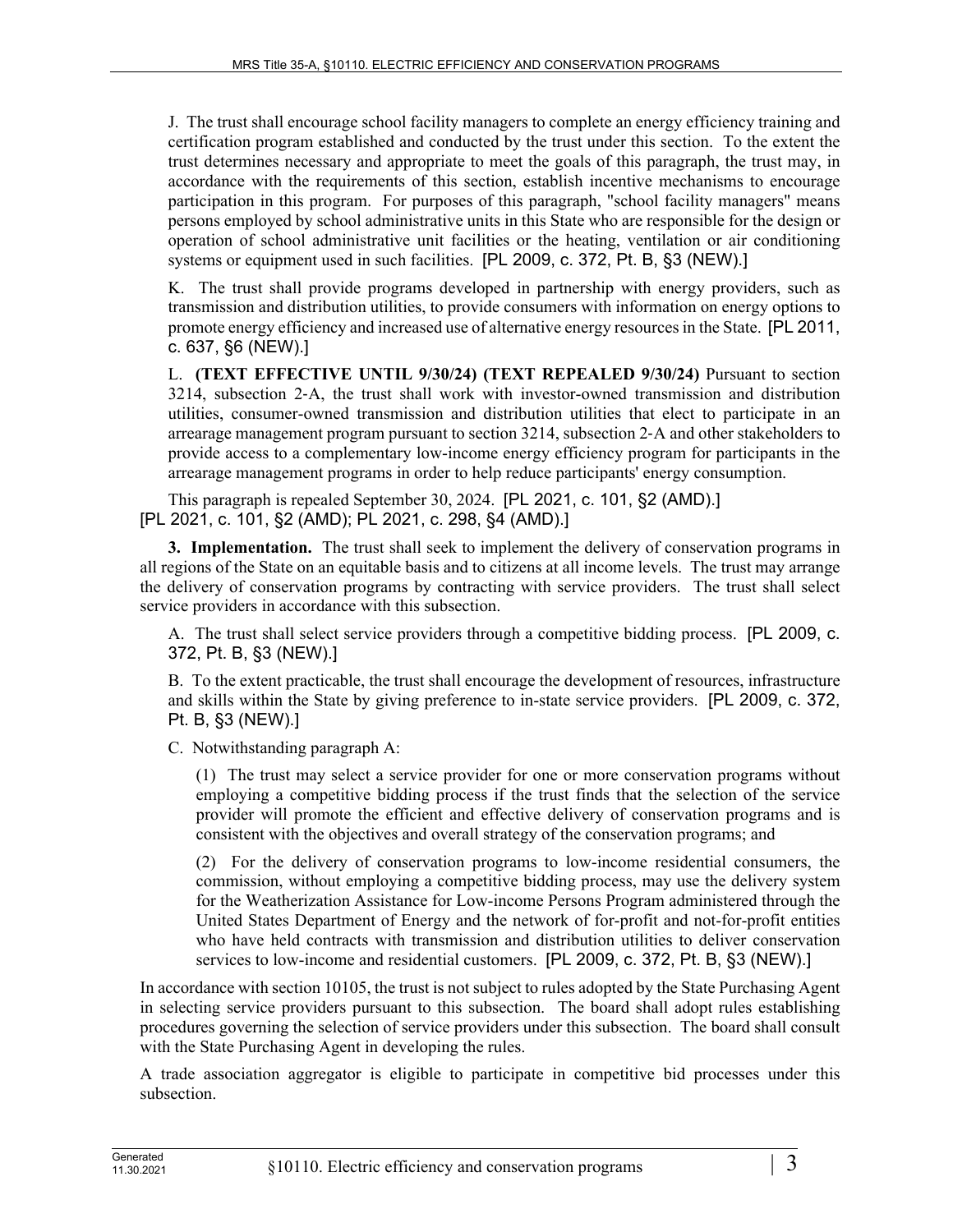[PL 2009, c. 372, Pt. B, §3 (NEW).]

**4. Funding level; base assessment.**  [PL 2013, c. 369, Pt. A, §19 (RP); PL 2013, c. 369, Pt. A, §30 (AFF).]

**4-A. Procurement of cost-effective energy efficiency and conservation resources.** The commission shall ensure that transmission and distribution utilities on behalf of their ratepayers procure through the trust the maximum achievable cost-effective electric energy efficiency and conservation resources pursuant to section 10104, subsection 4, except that the commission may not require the inclusion in rates under this subsection of a total amount that exceeds 4% of total retail electricity and transmission and distribution sales in the State as determined by the commission by rule. The cost of procurement of cost-effective electric energy efficiency and conservation resources is a just and reasonable element of rates. The commission may issue any appropriate orders to transmission and distribution utilities necessary to achieve the goals of this subsection. When determining the maximum achievable cost-effective energy efficiency resources, the commission shall:

A. Consider electric energy efficiency resources that are reasonably foreseeable to be acquired by the trust using the Regional Greenhouse Gas Initiative Trust Fund under section 10109, federal or state grants or settlement funds designated by the board for programs implemented under this section, except that forward capacity market payments deposited in the Heating Fuels Efficiency and Weatherization Fund established in section 10119 may not be considered; [PL 2021, c. 209, §5 (RPR).]

B. Apply the discount rate adopted by the trust and ensure that the calculations of avoided energy costs are consistent with rules adopted by the trust and are supported by evidence in the record. Avoided energy costs must include but are not limited to the following elements:

- (1) Retail value of electricity supply including a wholesale risk premium;
- (2) Statewide average value of avoided marginal transmission and distribution costs;
- (3) Statewide average for line losses; and
- (4) Demand reduction induced price effects.

The trust shall use, and the commission shall give deference to, values for each element of avoided energy cost from a regional avoided energy supply cost study as long as the analysis has been developed through a transparent process, with input from state agencies, public advocates, utilities or energy efficiency administrators from at least 3 other states in New England and the analysis has been published not more than 24 months prior to the trust's filing of the plan. When values specific to the State are not available in the regional study, the trust may use, and the commission shall give deference to, regional values provided in that regional study or values determined from other sources when supported by evidence in the record; and [PL 2019, c. 313, §8 (AMD).]

C. Maximize total electricity savings for all ratepayers. [PL 2013, c. 369, Pt. A, §20 (NEW); PL 2013, c. 369, Pt. A, §30 (AFF).]

The commission shall consider gross efficiency savings for the purpose of determining savings that are cost-effective, reliable and achievable. The commission shall consider whether the trust is taking reasonable steps to achieve high net and gross efficiency savings, including but not limited to the use of national standard practices as identified by the trust by rule.

Rules adopted under this subsection are routine technical rules under Title 5, chapter 375, subchapter  $2-A$ .

[PL 2021, c. 209, §5 (AMD).]

## **5. Other assessments on transmission and distribution utilities.**

[PL 2013, c. 369, Pt. A, §21 (RP).]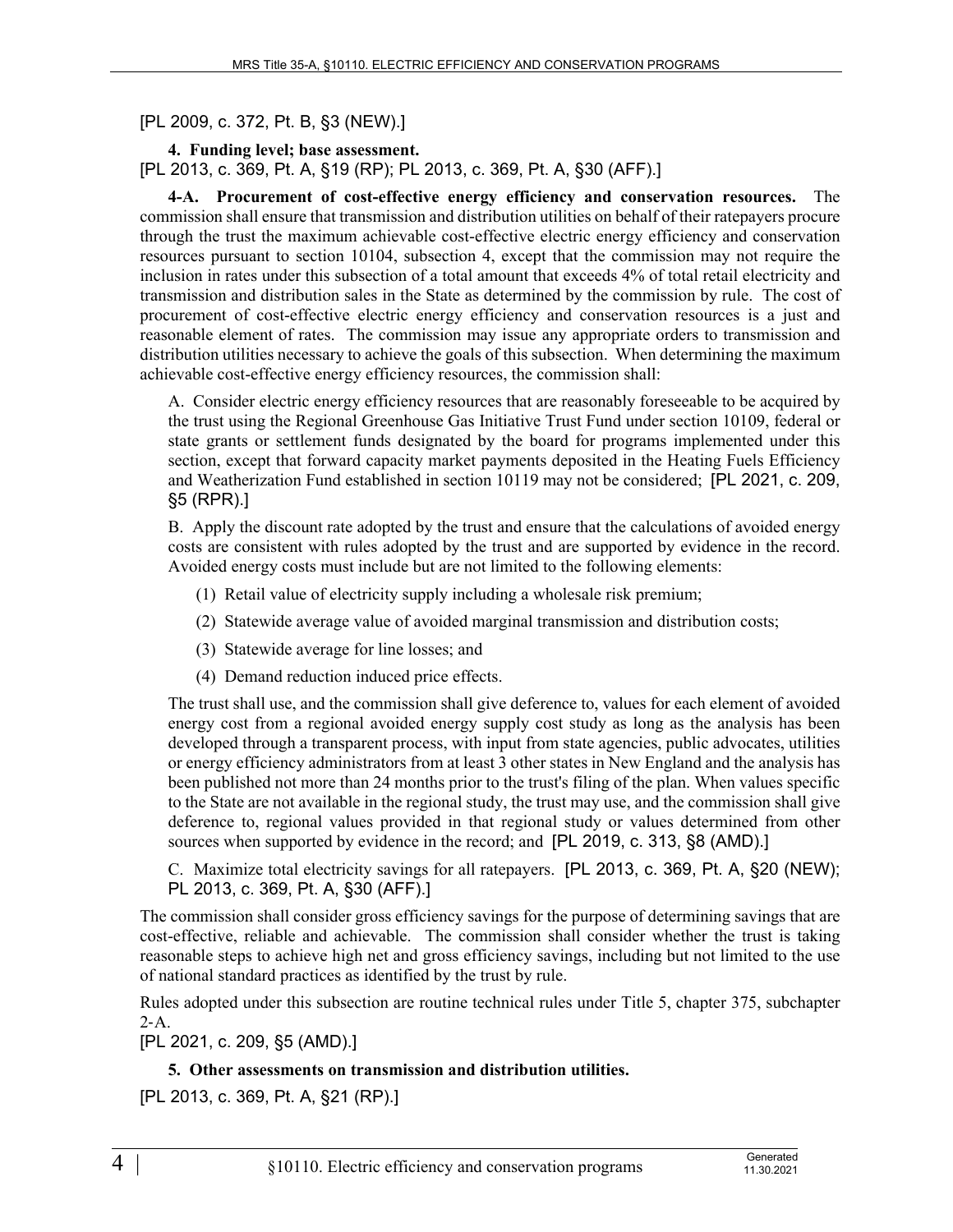**6. Transmission and subtransmission voltage level.** After July 1, 2007, electricity customers receiving service at transmission and subtransmission voltage levels are not eligible for conservation programs undertaken under this section, and those customers are not required to pay in rates any amount associated with any procurement of energy efficiency resources by transmission and distribution utilities ordered under subsection 4-A. For the purposes of this section, "transmission voltage levels" means 44 kilovolts or more, and "subtransmission voltage levels" means 34.5 kilovolts. [PL 2015, c. 494, Pt. A, §40 (AMD).]

**7. Conservation program fund.** The trust shall establish a conservation program fund to be used solely for conservation programs.

A. The commission shall deposit all assessments collected pursuant to this section, other than funds deposited in the administration fund, into the program fund. [PL 2009, c. 372, Pt. B, §3 (NEW).]

B. Any interest earned on funds in the program fund must be credited to the program fund. [PL 2009, c. 372, Pt. B, §3 (NEW).]

C. Funds not spent in any fiscal year remain in the program fund to be used for conservation programs. [PL 2009, c. 372, Pt. B, §3 (NEW).]

D. The commission or the trust may apply for and receive grants from state, federal and private sources for deposit in the program fund and also may deposit in the program fund any grants or other funds received by or from any entity with which the commission or trust has an agreement or contract pursuant to this section if the commission receives prior written consent from the trust that receipt of those funds would be consistent with the purposes of this section. If the commission or trust receives any funds pursuant to this paragraph, it shall establish a separate account within the program fund to receive the funds and shall keep those funds and any interest earned on those funds segregated from other funds in the program fund. [PL 2009, c. 372, Pt. B, §3 (NEW).]

[PL 2009, c. 372, Pt. B, §3 (NEW).]

**8. Administration fund.** The trust may transfer up to 9% of funds collected pursuant to this section to its administration fund to be used solely to defray administrative costs. Any interest on funds in the administration fund must be credited to the administration fund and any funds unspent in any fiscal year must either remain in the administration fund to be used to defray administrative costs or be transferred to the program fund.

[PL 2013, c. 369, Pt. A, §23 (AMD).]

**9. Prior conservation efforts.** Except as otherwise directed by the commission, transmission and distribution utilities shall continue to administer contracts associated with prior conservation efforts. Such contracts may not be renewed, extended or otherwise modified by transmission and distribution utilities in a manner that results in any increased expenditures associated with those contracts. [PL 2009, c. 372, Pt. B, §3 (NEW).]

**10. Funds held in trust.** All funds collected from electricity consumers pursuant to this section are collected under the authority and for the purposes of this section and are deemed to be held in trust for the purposes of benefiting electricity consumers. In the event funds are not expended or contracted for expenditure within 2 years of being collected from consumers, the commission shall ensure that the value of those funds is returned to consumers.

[PL 2013, c. 369, Pt. A, §24 (AMD).]

**11. Resolution of disputes.** Upon receipt of an appropriate filing by a party to a contract relating to prior conservation efforts, the commission shall adjudicate a dispute relating to the interpretation or administration of the contract by the transmission and distribution utility.

In the case of a dispute filed after April 5, 2002, the commission shall refer the dispute to commercial arbitration in accordance with this paragraph. Each party to the contract shall select an arbitrator who is not a current employee of the party. The selected arbitrators shall then select a 3rd arbitrator. If the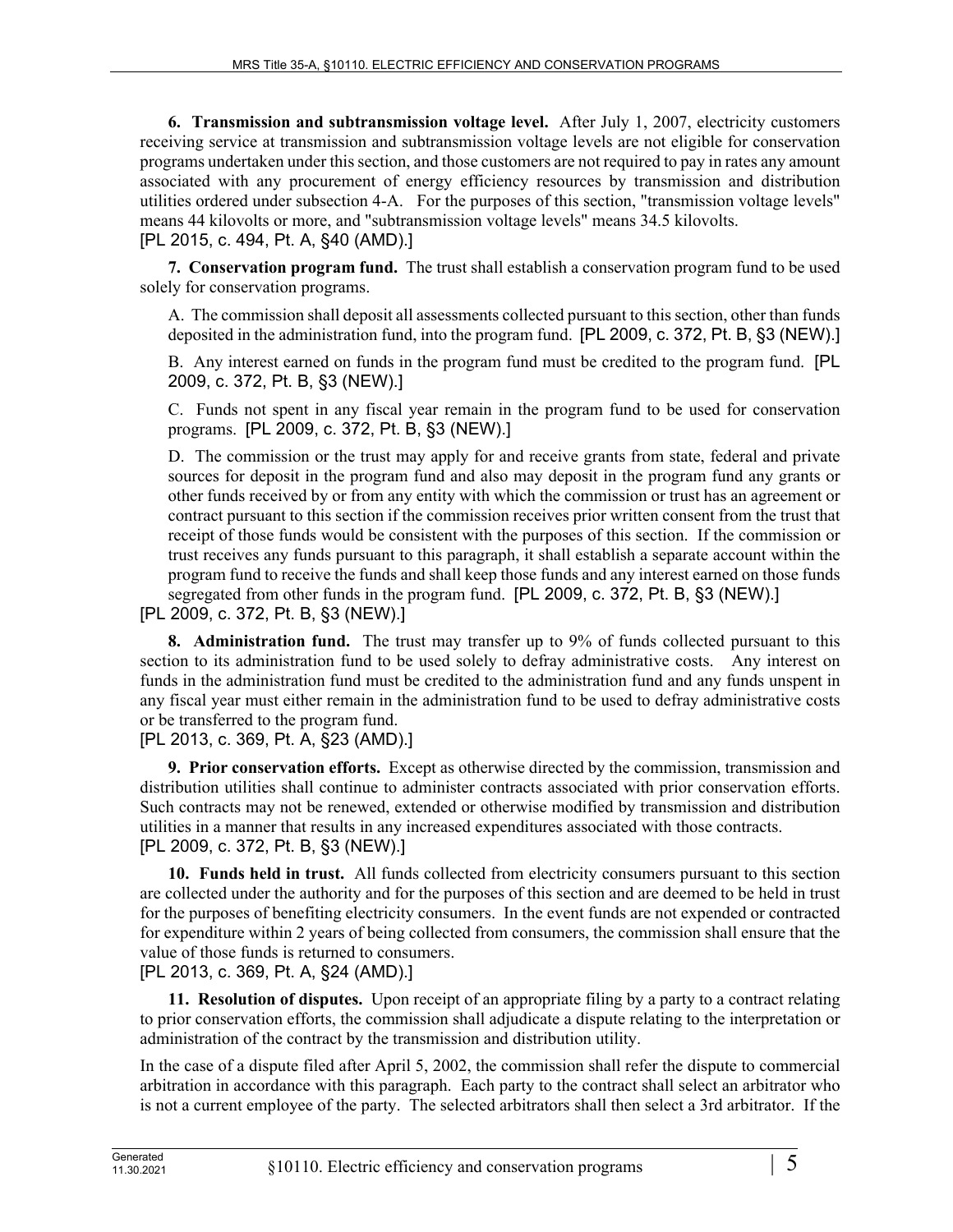arbitrators cannot agree on the 3rd arbitrator, each party shall submit to the commission a list of at least 3 arbitrators who have no previous or current interest in the contract and, to the extent practicable, have special competence and experience with respect to the subject matter involved in the dispute. The commission shall choose the 3rd arbitrator from among the persons on the lists provided by the parties. After their selection, the arbitrators shall promptly hear and determine the controversy pursuant to the rules of the American Arbitration Association for the conduct of commercial arbitration proceedings, except that if such rules conflict with any procedural rules established by the commission or applicable provisions of the laws of this State relating to arbitration, the applicable commission rules or provisions of state law govern the arbitration. The arbitrators shall submit their decision to the commission.

A. The commission shall accept or reject the decision within 30 days of its submission, unless the commission requires additional time, in which case it may extend its review for another 30 days. [PL 2009, c. 372, Pt. B, §3 (NEW).]

B. If the commission does not reject the decision within 30 days or, if it extends its review period an additional 30 days, within 60 days, the decision is deemed accepted. [PL 2009, c. 372, Pt. B, §3 (NEW).]

C. If the commission rejects the decision, the commission shall adjudicate the dispute. [PL 2009, c. 372, Pt. B, §3 (NEW).]

A decision by the commission under this subsection, including a decision by the arbitrators that is deemed accepted by the commission pursuant to paragraph B, is enforceable in a court of law. [PL 2009, c. 372, Pt. B, §3 (NEW).]

**12. Ratemaking and cost recovery.** The assessments charged to transmission and distribution utilities under this section are just and reasonable costs for rate-making purposes and must be reflected in the rates of transmission and distribution utilities.

[PL 2009, c. 372, Pt. B, §3 (NEW).]

**13. Rules.** The trust shall adopt rules necessary to implement this section. Rules adopted under this section are routine technical rules as defined in Title 5, chapter 375, subchapter 2-A. [PL 2009, c. 372, Pt. B, §3 (NEW).]

**14. Effective date.** This section takes effect July 1, 2010. [PL 2009, c. 372, Pt. B, §3 (NEW).]

SECTION HISTORY

PL 2009, c. 372, Pt. B, §3 (NEW). PL 2009, c. 518, §10 (AMD). PL 2011, c. 637, §6 (AMD). PL 2013, c. 369, Pt. A, §§18-24 (AMD). PL 2013, c. 369, Pt. A, §30 (AFF). PL 2013, c. 556, §2 (AMD). PL 2015, c. 255, §1 (AMD). PL 2015, c. 494, Pt. A, §§39, 40 (AMD). PL 2017, c. 414, §2 (AMD). PL 2019, c. 306, §§4, 5 (AMD). PL 2019, c. 313, §8 (AMD). PL 2019, c. 365, §§2, 3 (AMD). PL 2019, c. 608, §2 (AMD). PL 2021, c. 101, §2 (AMD). PL 2021, c. 209, §§4, 5 (AMD). PL 2021, c. 293, Pt. A, §48 (AMD). PL 2021, c. 298, §4 (AMD).

The State of Maine claims a copyright in its codified statutes. If you intend to republish this material, we require that you include the following disclaimer in your publication:

*All copyrights and other rights to statutory text are reserved by the State of Maine. The text included in this publication reflects changes made through the First Special Session of the 130th Maine Legislature and is current through October 31, 2021. The text*  is subject to change without notice. It is a version that has not been officially certified by the Secretary of State. Refer to the Maine *Revised Statutes Annotated and supplements for certified text.*

The Office of the Revisor of Statutes also requests that you send us one copy of any statutory publication you may produce. Our goal is not to restrict publishing activity, but to keep track of who is publishing what, to identify any needless duplication and to preserve the State's copyright rights.